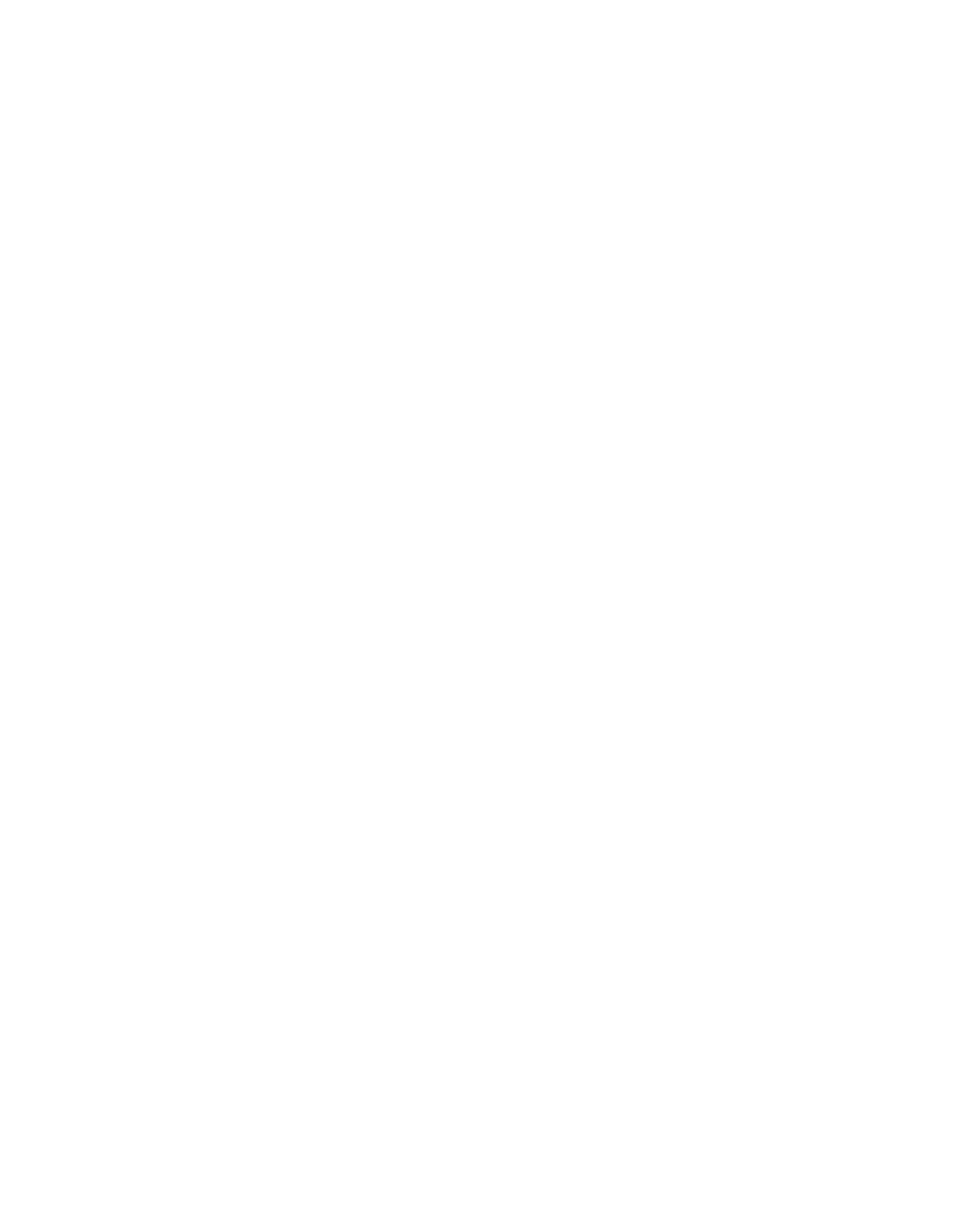

**Lock Desk**

[locks@unitemtg.com](mailto:locks@unitemtg.com)

File Update: 15-Oct-2021

Lock Hours: 9:00 A.M. - 3:00 P.M. PST

Effective Date: 15-Oct-2021

## **EZY ONE RATE**

Price Change Effective: 9:00 AM PST

# **RATE 30YR FIX HIGHLIGHTS**

| <b>Credit</b>      | $720+$                        |  |  |
|--------------------|-------------------------------|--|--|
| <b>Product</b>     | 30 yr fixed Full Amortization |  |  |
| <b>Loan Amount</b> | 200,001-1.5MM                 |  |  |
| <b>DSCR</b>        | $+1.100$                      |  |  |
|                    | Purchase 70%                  |  |  |
| <b>Purpose</b>     | Rate-Term 70%                 |  |  |
|                    | Cash-Out 65%                  |  |  |
| <b>Occupancy</b>   | Non Owner Occupied            |  |  |
| <b>ACH</b>         | Required                      |  |  |
| <b>PPP</b>         | 5 Years                       |  |  |
| <b>Reserves</b>    | 12 Month PITIA                |  |  |
| <b>Escrows</b>     | Required                      |  |  |

### **No Hits for LLPAs !!!**

## **EZY PRIME PLUS**

|             | <b>30 DAY PRICING</b> |                 |
|-------------|-----------------------|-----------------|
| <b>RATE</b> | <b>5/6 ARM</b>        | <b>30YR FIX</b> |
| 5.875       | 104.6250              | 104.3750        |
| 5.750       | 104.3750              | 104.1250        |
| 5.625       | 104.1250              | 103.8750        |
| 5.500       | 103.8750              | 103.6250        |
| 5.375       | 103.6250              | 103.3750        |
| 5.250       | 103.3750              | 103.1250        |
| 5.125       | 103.1250              | 102.8750        |
| 5.000       | 102.8750              | 102.6250        |
| 4.875       | 102.6250              | 1023750         |
| 4.750       | 102.2500              | 102,0000        |
| 4.625       | 101.8750              | 101.6250        |
| 4.500       | 101.5000              | 101.2500        |
| 4.375       | 101.1250              | 100.8750        |
| 4.250       | 100.6250              | 100.3750        |
| 4.125       | 100.1250              | 99.8750         |
| 4.000       | 99.6250               | 99.3750         |
| 3.875       | 99.1250               | 98.8750         |
| 3.750       | 98.6250               | 98.3750         |

| <b>MAX PRICING</b> (Lower of Price or Premium) |          |  |  |  |  |  |
|------------------------------------------------|----------|--|--|--|--|--|
| No Prepay - Hard                               | 100.5000 |  |  |  |  |  |
| 1yr Prepay - Hard                              | 100.7500 |  |  |  |  |  |
| 2yr Prepay - Hard                              | 101.0000 |  |  |  |  |  |
| 3yr Prepay - Hard                              | 101.2500 |  |  |  |  |  |
| 4yr Prepay - Hard                              | 101.5000 |  |  |  |  |  |
| 5yr Prepay - Hard                              | 101.7500 |  |  |  |  |  |

| <b>ARM MARGIN</b> |             |  |  |  |  |  |
|-------------------|-------------|--|--|--|--|--|
| 5.000             | <b>SOFR</b> |  |  |  |  |  |
|                   |             |  |  |  |  |  |

| <b>LOCK FEES</b>        |         |  |  |  |  |  |
|-------------------------|---------|--|--|--|--|--|
| Relock Fee:             | .250    |  |  |  |  |  |
| Extension Fee Per Diem: | .030    |  |  |  |  |  |
| <b>Extension Max:</b>   | 15 Days |  |  |  |  |  |

|                   | <b>30 DAY PRICING</b><br><b>PRICING ADJUSTMENTS</b> |                                                |                                 |                      |         |                   |          |          |          |          |
|-------------------|-----------------------------------------------------|------------------------------------------------|---------------------------------|----------------------|---------|-------------------|----------|----------|----------|----------|
| <b>RATE</b>       | <b>5/6 ARM</b>                                      | 30YR FIX                                       |                                 |                      |         | LTV               |          |          |          |          |
| 5.875             | 104.6250                                            | 104.3750                                       | <b>Documentation</b>            | <b>Credit Score</b>  |         | 00.01-50 50.01-55 | 55.01-60 | 60.01-65 | 65.01-70 | 70.01-75 |
| 5.750             | 104.3750                                            | 104.1250                                       |                                 | $\geq 780$           | (0.250) | (0.375)           | (0.500)  | (0.625)  | (0.875)  | (1.125)  |
| 5.625             | 104.1250                                            | 103.8750                                       |                                 | 760 - 779            | (0.375) | (0.375)           | (0.625)  | (0.875)  | (1.000)  | (1.375)  |
| 5.500             | 103.8750                                            | 103.6250                                       |                                 | 740 - 759            | (0.375) | (0.500)           | (0.750)  | (1.000)  | (1.250)  | (1.625)  |
| 5.375             | 103.6250                                            | 103.3750                                       | <b>DSCR</b>                     | 720 - 739            | (0.500) | (0.625)           | (0.875)  | (1.125)  | (1.500)  | (2.000)  |
| 5.250             | 103.3750                                            | 103.1250                                       |                                 | 700 - 719            | (0.625) | (0.750)           | (1.000)  | (1.375)  | (1.875)  | #N/A     |
| 5.125             | 103.1250                                            | 102.8750                                       |                                 | 680 - 699            | (0.875) | (1.000)           | (1.250)  | (1.750)  | $\#N/A$  | #N/A     |
| 5.000             | 102.8750                                            | 102.6250                                       |                                 | $660 - 679$          | (1.375) | (1.500)           | (1.625)  | (2.250)  | #N/A     | #N/A     |
| 4.875             | 102.6250                                            | 102.3750                                       |                                 | 5/6 40yr ARM SOFR    | (0.250) | (0.250)           | (0.250)  | (0.250)  | (0.250)  | (0.250)  |
| 4.750             | 102.2500                                            | 102.0000                                       | Product                         | 40yr Fixed           | (0.250) | (0.250)           | (0.250)  | (0.250)  | (0.250)  | (0.250)  |
| 4.625             | 101.8750                                            | 101.6250                                       |                                 | Interest-Only        | (0.250) | (0.250)           | (0.375)  | (0.500)  | (0.625)  | (0.750)  |
| 4.500             | 101.5000                                            | 101.2500                                       |                                 | 150,000-200k         | (0.500) | (0.500)           | (0.500)  | (0.500)  | (0.500)  | (0.750)  |
| 4.375             | 101.1250                                            | 100.8750                                       |                                 | 200.001-300k         | 0.000   | 0.000             | 0.000    | 0.000    | (0.250)  | (0.250)  |
| 4.250             | 100.6250                                            | 100.3750                                       |                                 | 300,001-1.0m         | 0.000   | 0.000             | 0.000    | 0.000    | 0.000    | 0.000    |
| 4.125             | 100.1250                                            | 99.8750                                        | <b>Loan Amount</b>              | 1,000,001-1.5m       | (0.250) | (0.250)           | (0.250)  | (0.250)  | (0.250)  | (0.250)  |
| 4.000             | 99.6250                                             | 99.3750                                        |                                 | 1,500,001-2.0m       | (0.500) | (0.500)           | (0.500)  | $\#N/A$  | #N/A     | #N/A     |
| 3.875             | 99.1250                                             | 98.8750                                        |                                 | 2,000,001-2.5m       | (0.750) | (0.750)           | (0.750)  | $\#N/A$  | $\#N/A$  | $\#N/A$  |
| 3.750             | 98.6250                                             | 98.3750                                        |                                 | 2,500,001-3.0m       | (0.750) | (0.750)           | (0.750)  | $\#N/A$  | #N/A     | #N/A     |
|                   |                                                     |                                                |                                 | $DSCR \geq 1.5$      | 0.250   | 0.250             | 0.250    | 0.250    | 0.250    | 0.250    |
|                   |                                                     | <b>MAX PRICING</b> (Lower of Price or Premium) | <b>DSCR</b>                     | DSCR 1.25-1.49       | 0.250   | 0.250             | 0.250    | 0.250    | 0.250    | 0.250    |
| No Prepay - Hard  |                                                     | 100.5000                                       |                                 | DSCR 1.10-1.24       | 0.000   | 0.000             | 0.000    | 0.000    | 0.000    | 0.000    |
| 1yr Prepay - Hard |                                                     | 100.7500                                       | <b>Purpose</b>                  | Cash-Out             | (0.250) | (0.375)           | (0.375)  | (0.375)  | #N/A     | #N/A     |
| 2yr Prepay - Hard |                                                     | 101.0000                                       |                                 | Condo-Warrantable    | (0.250) | (0.250)           | (0.250)  | (0.250)  | (0.500)  | (0.500)  |
| 3yr Prepay - Hard |                                                     | 101.2500                                       | <b>Property Type</b>            | Condo-NonWarrantable | (0.500) | (0.500)           | (0.500)  | (0.500)  | #N/A     | #N/A     |
| 4yr Prepay - Hard |                                                     | 101.5000                                       |                                 | 2-4 Unit             | (0.250) | (0.250)           | (0.250)  | (0.250)  | #N/A     | #N/A     |
| 5yr Prepay - Hard |                                                     | 101.7500                                       | <b>Credit / Housing History</b> | 1x30x12              | (0.750) | (0.750)           | (0.750)  | (0.750)  | (0.750)  | (0.750)  |
|                   |                                                     |                                                | <b>Other Miscellaneous</b>      | <b>ACH</b>           | 0.125   | 0.125             | 0.125    | 0.125    | 0.125    | 0.125    |
|                   | <b>ARM MARGIN</b>                                   |                                                |                                 | No Escrows (No HPML) | (0.150) | (0.150)           | (0.150)  | (0.150)  | (0.150)  | (0.150)  |
|                   | 5.000                                               | <b>SOFR</b>                                    |                                 | No Prepay            | (1.500) | (1.500)           | (1.500)  | (1.500)  | (1.500)  | (1.500)  |
|                   |                                                     |                                                |                                 | 1yr Prepay           | (1.000) | (1.000)           | (1.000)  | (1.000)  | (1.000)  | (1.000)  |
|                   |                                                     |                                                | <b>Prepay Penalty</b>           | 2yr Prepay           | (0.500) | (0.500)           | (0.500)  | (0.500)  | (0.500)  | (0.500)  |
|                   | <b>LOCK FEES</b>                                    |                                                |                                 | <b>3yr Prepay</b>    | 0.000   | 0.000             | 0.000    | 0.000    | 0.000    | 0.000    |
|                   | Relock Fee:                                         | .250                                           |                                 | 4yr Prepay           | 0.375   | 0.375             | 0.375    | 0.375    | 0.375    | 0.375    |
|                   | Extension Fee Per Diem:                             | .030                                           |                                 | <b>5yr Prepay</b>    | 0.750   | 0.750             | 0.750    | 0.750    | 0.750    | 0.750    |
|                   | <b>Extension Max:</b>                               | 15 Days                                        |                                 | 25 Day               | 0.000   | 0.000             | 0.000    | 0.000    | 0.000    | 0.000    |
|                   |                                                     |                                                | <b>Lock Term</b>                | 40 Day               | (0.150) | (0.150)           | (0.150)  | (0.150)  | (0.150)  | (0.150)  |
|                   |                                                     |                                                |                                 | 55 Day               | #N/A    | #N/A              | $\#N/A$  | $\#N/A$  | #N/A     | $\#N/A$  |
|                   |                                                     |                                                |                                 |                      |         |                   |          |          |          |          |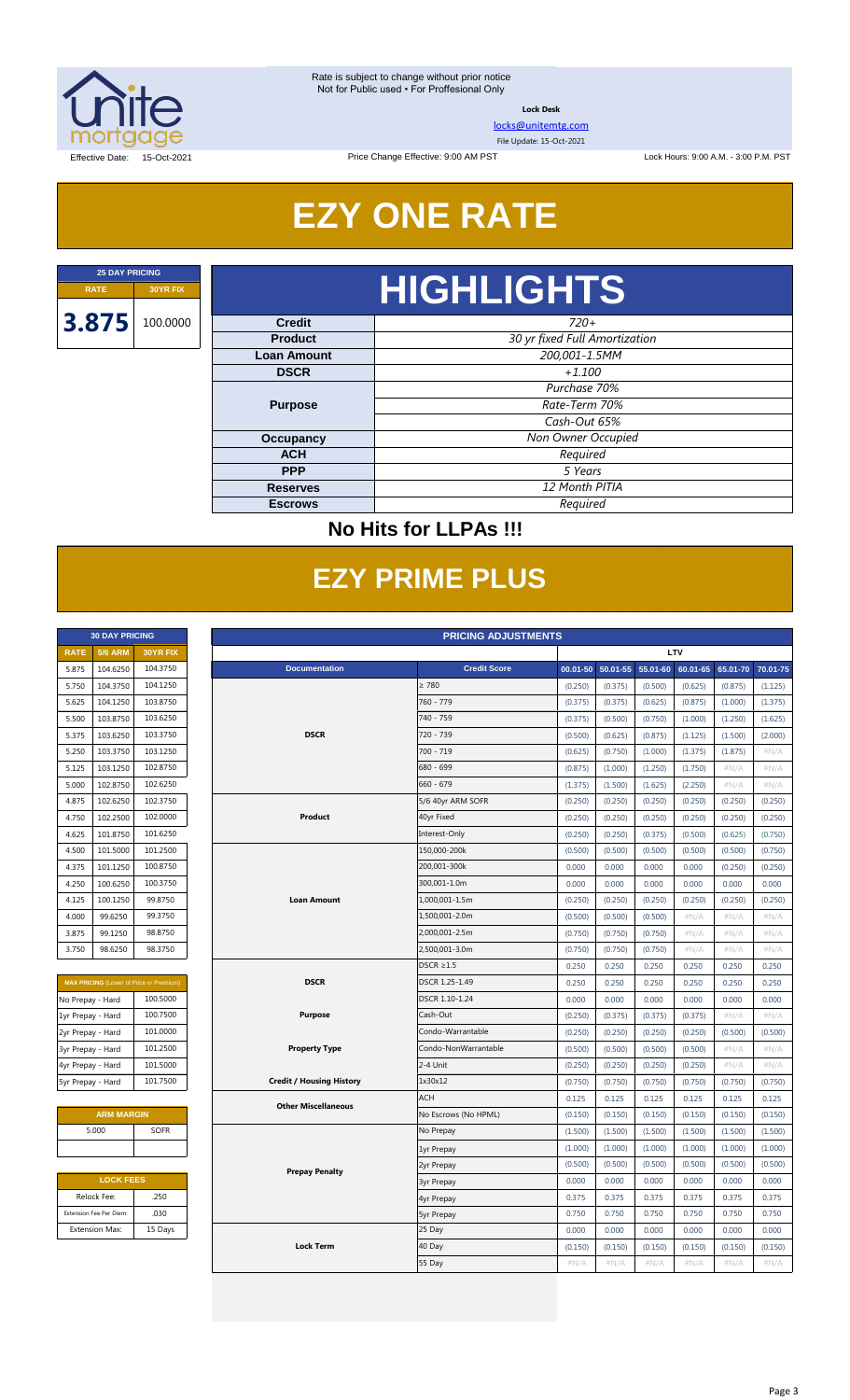

**Lock Desk**

[locks@unitemtg.com](mailto:locks@unitemtg.com) File Update: 15-Oct-2021

## **EZY PRIME & FOREIGN NATIONAL**

| <b>30 DAY PRICING</b> |                |                 |  |  |  |  |  |  |  |
|-----------------------|----------------|-----------------|--|--|--|--|--|--|--|
| <b>RATE</b>           | <b>5/6 ARM</b> | <b>30YR FIX</b> |  |  |  |  |  |  |  |
| 6.500                 | 105.1250       | 104.8750        |  |  |  |  |  |  |  |
| 6.375                 | 104.8750       | 104.6250        |  |  |  |  |  |  |  |
| 6,250                 | 104.6250       | 104.3750        |  |  |  |  |  |  |  |
| 6125                  | 104.3750       | 104.1250        |  |  |  |  |  |  |  |
| 6.000                 | 104.1250       | 103.8750        |  |  |  |  |  |  |  |
| 5.875                 | 103.8750       | 103.6250        |  |  |  |  |  |  |  |
| 5.750                 | 103.6250       | 103.3750        |  |  |  |  |  |  |  |
| 5.625                 | 103.3750       | 103.1250        |  |  |  |  |  |  |  |
| 5.500                 | 103.1250       | 102.8750        |  |  |  |  |  |  |  |
| 5.375                 | 102.8750       | 102.6250        |  |  |  |  |  |  |  |
| 5.250                 | 102.6250       | 102.3750        |  |  |  |  |  |  |  |
| 5.125                 | 102.3750       | 102.1250        |  |  |  |  |  |  |  |
| 5.000                 | 102.1250       | 101.8750        |  |  |  |  |  |  |  |
| 4.875                 | 101.8750       | 101.6250        |  |  |  |  |  |  |  |
| 4.750                 | 101.5000       | 101.2500        |  |  |  |  |  |  |  |
| 4.625                 | 101.1250       | 100.8750        |  |  |  |  |  |  |  |
| 4.500                 | 100.7500       | 100.5000        |  |  |  |  |  |  |  |
| 4.375                 | 100.3750       | 100.1250        |  |  |  |  |  |  |  |
| 4.250                 | 100.0000       | 99.7500         |  |  |  |  |  |  |  |

| <b>MAX PRICING</b> (Lower of Price or Premium) |          |  |  |  |  |  |  |
|------------------------------------------------|----------|--|--|--|--|--|--|
| No Prepay - Hard                               | 100.7500 |  |  |  |  |  |  |
| 1yr Prepay - Hard                              | 101.0000 |  |  |  |  |  |  |
| 2yr Prepay - Hard                              | 101.2500 |  |  |  |  |  |  |
| 3yr Prepay - Hard                              | 101.5000 |  |  |  |  |  |  |
| 4yr Prepay - Hard                              | 101.7500 |  |  |  |  |  |  |
| 5yr Prepay - Hard                              | 102.0000 |  |  |  |  |  |  |

#### **ARM MARGIN Purpose** Cash-Out 5.000 SOFR

| <b>LOCK FEES</b>        |         |  |  |  |  |  |
|-------------------------|---------|--|--|--|--|--|
| Relock Fee:             | .250    |  |  |  |  |  |
| Extension Fee Per Diem: | .030    |  |  |  |  |  |
| <b>Extension Max:</b>   | 15 Days |  |  |  |  |  |

| <b>30 DAY PRICING</b><br><b>PRICING ADJUSTMENTS</b> |                                        |                                                |                                 |                |                           |                    |                       |                    |                    |                    |                    |                 |
|-----------------------------------------------------|----------------------------------------|------------------------------------------------|---------------------------------|----------------|---------------------------|--------------------|-----------------------|--------------------|--------------------|--------------------|--------------------|-----------------|
| <b>RATE</b>                                         | <b>5/6 ARM</b>                         | 30YR FIX                                       |                                 |                |                           |                    |                       |                    | LTV                |                    |                    |                 |
| 6.500                                               | 105.1250                               | 104.8750                                       | <b>Documentation</b>            |                | <b>Credit Score</b>       |                    | $00.01 - 50$ 50.01-55 | 55.01-60           | 60.01-65           | 65.01-70           | 70.01-75           | 75.01-80        |
| 6.375                                               | 104.8750                               | 104.6250                                       |                                 |                | $\geq 780$                | (0.250)            | (0.375)               | (0.500)            | (0.625)            | (0.875)            | (1.125)            | (1.750)         |
| 6.250                                               | 104.6250                               | 104.3750                                       |                                 |                | 760 - 779                 | (0.375)            | (0.375)               | (0.625)            | (0.875)            | (1.000)            | (1.375)            | (2.000)         |
| 6.125                                               | 104.3750                               | 104.1250                                       |                                 |                | 740 - 759                 | (0.375)            | (0.500)               | (0.750)            | (1.000)            | (1.250)            | (1.625)            | (2.250)         |
| 6.000                                               | 104.1250                               | 103.8750                                       |                                 |                | 720 - 739                 | (0.500)            | (0.625)               | (0.875)            | (1.125)            | (1.500)            | (2.000)            | (2.750)         |
| 5.875                                               | 103.8750                               | 103.6250                                       | <b>DSCR</b>                     |                | 700 - 719                 | (0.625)            | (0.750)               | (1.000)            | (1.375)            | (1.875)            | (2.500)            | (3.500)         |
| 5.750                                               | 103.6250                               | 103.3750                                       |                                 |                | 680 - 699                 | (0.875)            | (1.000)               | (1.250)            | (1.750)            | (2.250)            | (3.000)            | (3.875)         |
| 5.625                                               | 103.3750                               | 103.1250                                       |                                 |                | $660 - 679$               | (1.375)            | (1.500)               | (1.625)            | (2.250)            | (3.125)            | (3.750)            | (4.500)         |
| 5.500                                               | 103.1250                               | 102.8750                                       |                                 |                | 640 - 659                 | (1.875)            | (2.000)               | (2.125)            | (2.750)            | (3.625)            | (4.750)            | $\#N/A$         |
| 5.375                                               | 102.8750                               | 102.6250                                       |                                 |                | $620 - 639$               | (2.375)            | (2.500)               | (2.625)            | (3.250)            | (4.125)            | #N/A               | $\#N/A$         |
| 5.250                                               | 102.6250                               | 102.3750                                       |                                 |                | 5/6 30yr ARM SOFR         | 0.000              | 0.000                 | 0.000              | 0.000              | 0.000              | 0.000              | 0.000           |
| 5.125                                               | 102.3750                               | 102.1250                                       |                                 |                | 7/6 30yr ARM SOFR         | (0.250)            | (0.250)               | (0.250)            | (0.250)            | (0.250)            | (0.250)            | (0.250)         |
| 5.000                                               | 102.1250                               | 101.8750                                       | Product                         |                | 5/6 40yr ARM SOFR         | (0.250)            | (0.250)               | (0.250)            | (0.250)            | (0.250)            | (0.250)            | (0.250)         |
| 4.875                                               | 101.8750                               | 101.6250                                       |                                 |                | 7/6 40yr ARM SOFR         | (0.500)            | (0.500)               | (0.500)            | (0.500)            | (0.500)            | (0.500)            | (0.500)         |
| 4.750                                               | 101.5000                               | 101.2500                                       |                                 |                | 40yr Fixed                | (0.250)            | (0.250)               | (0.250)            | (0.250)            | (0.250)            | (0.250)            | (0.250)         |
| 4.625                                               | 101.1250                               | 100.8750                                       |                                 |                | Interest-Only             | (0.250)            | (0.250)               | (0.375)            | (0.500)            | (0.625)            | (0.750)            | (1.000)         |
| 4.500                                               | 100.7500                               | 100.5000                                       |                                 |                | 150,000-200k              | (0.500)            | (0.500)               | (0.500)            | (0.500)            | (0.500)            | (0.750)            | (0.750)         |
| 4.375                                               | 100.3750                               | 100.1250                                       |                                 |                | 200,001-300k              | 0.000              | 0.000                 | 0.000              | 0.000              | (0.250)            | (0.250)            | (0.500)         |
| 4.250                                               | 100.0000                               | 99.7500                                        |                                 |                | 300,001-1.0m              | 0.000              | 0.000                 | 0.000              | 0.000              | 0.000              | 0.000              | 0.000           |
|                                                     |                                        |                                                | Loan Amount                     |                | 1,000,001-1.5m            | (0.250)            | (0.250)               | (0.250)            | (0.250)            | (0.250)            | (0.250)            | (0.500)         |
|                                                     |                                        | <b>MAX PRICING</b> (Lower of Price or Premium) |                                 |                | 1,500,001-2.0m            | (0.500)            | (0.500)               | (0.500)            | (0.500)            | $\#N/A$            | #N/A               | #N/A            |
| No Prepay - Hard                                    |                                        | 100.7500                                       |                                 |                | 2,000,001-2.5m            | (0.750)            | (0.750)               | (0.750)            | (0.750)            | $\#N/A$            | #N/A               | $\#N/A$         |
| 1yr Prepay - Hard                                   |                                        | 101.0000                                       |                                 |                | 2,500,001-3.0m            | (0.750)            | (0.750)               | (0.750)            | (0.750)            | $\#N/A$            | $\#N/A$            | $\#N/A$         |
| 2yr Prepay - Hard                                   |                                        | 101.2500                                       |                                 |                | DSCR $\geq$ 1.5           | 0.250              | 0.250                 | 0.250              | 0.250              | 0.250              | 0.250              | 0.250           |
| 3yr Prepay - Hard                                   |                                        | 101.5000                                       |                                 |                | DSCR 1.25-1.49            | 0.250              | 0.250                 | 0.250              | 0.250              | 0.250              | 0.250              | 0.250           |
| 4yr Prepay - Hard                                   |                                        | <b>DSCR</b><br>101.7500                        |                                 |                | DSCR 1.10-1.24            | 0.000              | 0.000                 | 0.000              | 0.000              | 0.000              | 0.000              | 0.000           |
|                                                     | 102.0000<br>5yr Prepay - Hard          |                                                |                                 | DSCR 1.00-1.09 | (0.250)                   | (0.250)            | (0.375)               | (0.375)            | (0.500)            | (0.500)            | (0.750)            |                 |
|                                                     |                                        |                                                |                                 |                | DSCR 0.75-0.99            | (1.500)            | (1.500)               | (1.625)            | (1.625)            | (1.750)            | (1.750)            | $\#N/A$         |
|                                                     | <b>ARM MARGIN</b>                      |                                                | <b>Purpose</b>                  |                | Cash-Out                  | (0.250)            | (0.375)               | (0.375)            | (0.375)            | (0.500)            | (0.625)            | $\#N/A$         |
|                                                     | 5.000                                  | SOFR                                           |                                 |                | Condo-Warrantable         | (0.250)            | (0.250)               | (0.250)            | (0.250)            | (0.500)            | (0.500)            | (0.500)         |
|                                                     |                                        |                                                | <b>Property Type</b>            |                | Condo-NonWarrantable      | (0.500)            | (0.500)               | (0.500)            | (0.500)            | (0.750)            | $\#N/A$            | #N/A            |
|                                                     | <b>LOCK FEES</b>                       |                                                |                                 |                | 2-4Unit                   | (0.250)            | (0.250)               | (0.250)            | (0.250)            | (0.500)            | (0.500)            | (0.500)         |
|                                                     | Relock Fee:<br>Extension Fee Per Diem: | .250<br>.030                                   |                                 |                | Modular                   | (1.000)            | (1.000)               | (1.000)            | (1.000)            | (1.000)            | (1.000)            | (1.000)         |
|                                                     |                                        |                                                | Citizenship                     |                | Foreign Nat'l (DSCR Only) | (0.750)            | (0.750)               | (0.750)            | (0.750)            | #N/A               | $\#N/A$            | $\#N/A$         |
|                                                     | <b>Extension Max:</b>                  | 15 Days                                        |                                 |                | 1x30x12<br>Multiple30x12  | (0.750)<br>(2.250) | (0.750)<br>(2.250)    | (0.750)<br>(2.250) | (0.750)<br>(2.250) | (0.750)<br>(2.250) | (0.750)<br>(2.250) | (0.750)<br>#N/A |
|                                                     |                                        |                                                |                                 |                | FC/SS/DIL/BK7 36-47mo     | (1.000)            | (1.000)               | (1.000)            | (1.000)            | (1.000)            | (1.000)            | (1.000)         |
|                                                     |                                        |                                                | <b>Credit / Housing History</b> |                | FC/SS/DIL/BK7 24-35mo     | (1.750)            | (1.750)               | (1.750)            | (1.750)            | (1.750)            | (1.750)            | $\#N/A$         |
|                                                     |                                        |                                                |                                 |                | BK7 12-23mo               | (2.500)            | (2.500)               | (2.500)            | (2.500)            | (2.500)            | (2.500)            | # $N/A$         |
|                                                     |                                        |                                                |                                 |                | BK13 DC                   | (1.000)            | (1.000)               | (1.000)            | (1.000)            | (1.000)            | (1.000)            | (1.000)         |
|                                                     |                                        |                                                |                                 |                | ACH                       | 0.125              | 0.125                 | 0.125              | 0.125              | 0.125              | 0.125              | 0.125           |
|                                                     |                                        |                                                | <b>Other Miscellaneous</b>      |                | Escrows                   | 0.000              | 0.000                 | 0.000              | 0.000              | 0.000              | 0.000              | 0.000           |
|                                                     |                                        |                                                |                                 |                | No Prepay                 | (1.500)            | (1.500)               | (1.500)            | (1.500)            | (1.500)            | (1.500)            | (1.500)         |
|                                                     |                                        |                                                |                                 |                | 1yr Prepay                | (1.000)            | (1.000)               | (1.000)            | (1.000)            | (1.000)            | (1.000)            | (1.000)         |
|                                                     |                                        |                                                |                                 |                | 2yr Prepay                | (0.500)            | (0.500)               | (0.500)            | (0.500)            | (0.500)            | (0.500)            | (0.500)         |
|                                                     |                                        |                                                | <b>Prepay Penalty</b>           |                | <b>3yr Prepay</b>         | 0.000              | 0.000                 | 0.000              | 0.000              | 0.000              | 0.000              | 0.000           |
|                                                     |                                        |                                                |                                 |                | 4yr Prepay                | 0.375              | 0.375                 | 0.375              | 0.375              | 0.375              | 0.375              | 0.375           |
|                                                     |                                        |                                                |                                 |                | <b>5yr Prepay</b>         | 0.750              | 0.750                 | 0.750              | 0.750              | 0.750              | 0.750              | 0.750           |
|                                                     |                                        |                                                |                                 |                | 25 Day                    | 0.000              | 0.000                 | 0.000              | 0.000              | 0.000              | 0.000              | 0.000           |
|                                                     |                                        |                                                | <b>Lock Term</b>                |                | 40 Day                    | (0.150)            | (0.150)               | (0.150)            | (0.150)            | (0.150)            | (0.150)            | (0.150)         |
|                                                     |                                        |                                                |                                 |                | 55 Day                    | (0.300)            | (0.300)               | (0.300)            | (0.300)            | (0.300)            | (0.300)            | (0.300)         |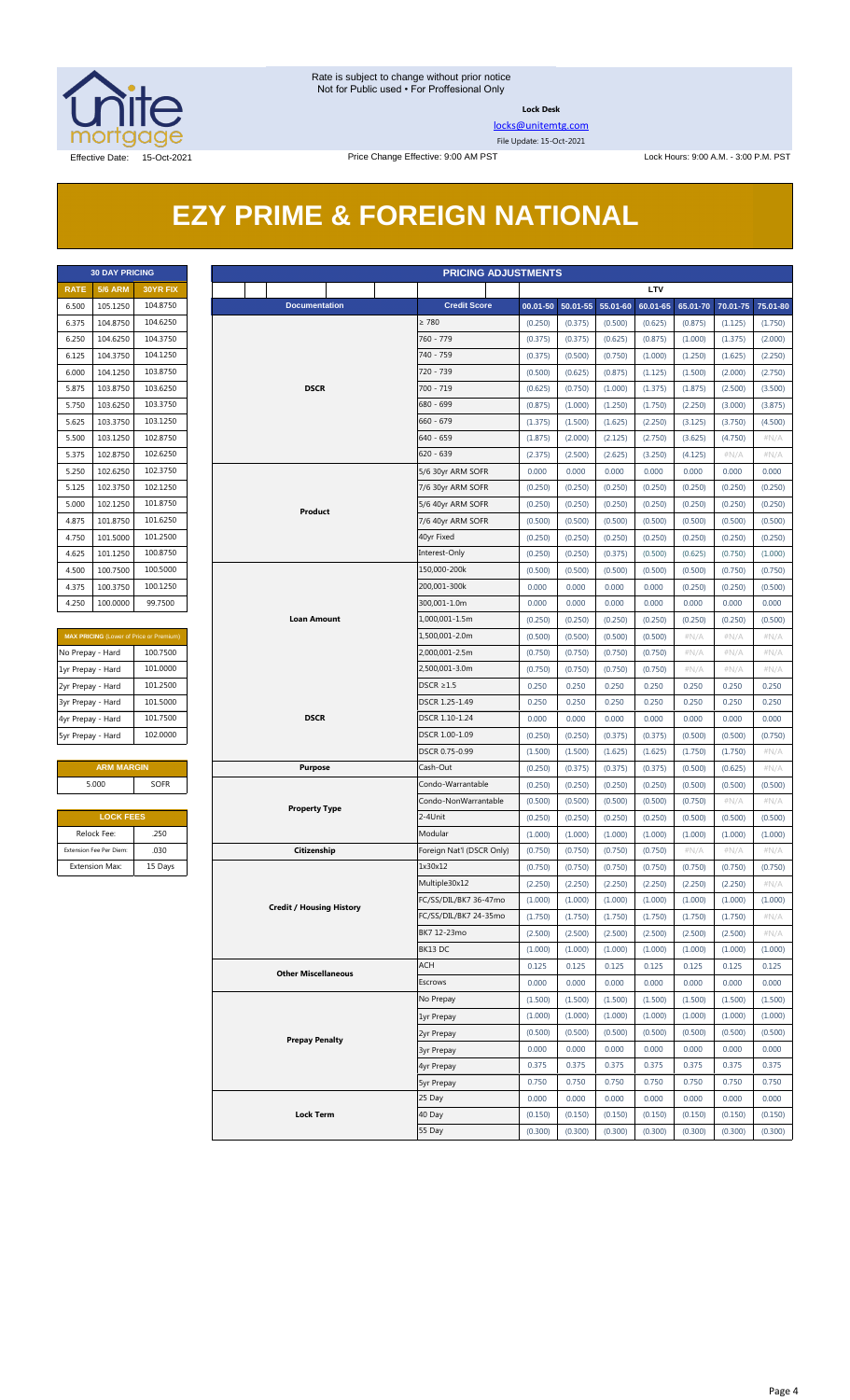

Price Change Effective: 8:34 AM PST Effective Date: Lock Hours: 9:00 A.M. - 3:00 P.M. PST **15-Oct-21**

#### [V](https://unitemortgage.com/)isit: https://unitemortgage.com

The pricing engine is the Formal price given, please access it through:

**Quick Pricer:** [https://un](https://unitemortgage.com/broker-resources/price-my-loan/)itemortgage.com/broker-resources/price-my-loan/

## **CALL US TODAY: 800-777-1207**

#### **CONVENTIONAL PRODUCTS AND PRICING**

|                                                                                              |                                                                                                                |                                                                                                                |                                                                                                                |                                                                                       |                                                                                                                  |                                                                                                           | <b>CONFORMING LOANS</b>                                                                                        |                                                                                              |                                                                                                                  |                                                                                                           |                                                                                                                  |                                                                                       |                                                                                                                  |                                                                                                           |                                                                                                                  |
|----------------------------------------------------------------------------------------------|----------------------------------------------------------------------------------------------------------------|----------------------------------------------------------------------------------------------------------------|----------------------------------------------------------------------------------------------------------------|---------------------------------------------------------------------------------------|------------------------------------------------------------------------------------------------------------------|-----------------------------------------------------------------------------------------------------------|----------------------------------------------------------------------------------------------------------------|----------------------------------------------------------------------------------------------|------------------------------------------------------------------------------------------------------------------|-----------------------------------------------------------------------------------------------------------|------------------------------------------------------------------------------------------------------------------|---------------------------------------------------------------------------------------|------------------------------------------------------------------------------------------------------------------|-----------------------------------------------------------------------------------------------------------|------------------------------------------------------------------------------------------------------------------|
|                                                                                              |                                                                                                                | <b>DU CONF CONV 30 YEAR</b>                                                                                    |                                                                                                                |                                                                                       | <b>DU CONF CONV 20 YEAR</b>                                                                                      |                                                                                                           |                                                                                                                |                                                                                              | <b>DU CONF CONV 15 YEAR</b>                                                                                      |                                                                                                           |                                                                                                                  |                                                                                       |                                                                                                                  | <b>DU CONF CONV 10 YEAR</b>                                                                               |                                                                                                                  |
| <u>Rate</u><br>3.625<br>3.500<br>3.375<br>3.250<br>3.125<br>3.000<br>2.875<br>2.750<br>2.625 | <b>10 Day</b><br>(4.750)<br>(4.375)<br>(3.875)<br>(3.375)<br>(2.875)<br>(2.000)<br>(1.500)<br>(0.750)<br>0.000 | <b>25 Day</b><br>(4.625)<br>(4.250)<br>(3.750)<br>(3.250)<br>(2.750)<br>(1.875)<br>(1.375)<br>(0.625)<br>0.125 | <b>40 Day</b><br>(4.500)<br>(4.125)<br>(3.625)<br>(3.125)<br>(2.625)<br>(1.750)<br>(1.250)<br>(0.500)<br>0.250 | Rate<br>3.375<br>3.250<br>3.125<br>3.000<br>2.875<br>2.750<br>2.625<br>2.500<br>2.375 | <b>10 Day</b><br>(4.375)<br>(3.875)<br>(3.625)<br>(3.250)<br>(2.875)<br>(2.250)<br>(1.625)<br>(0.875)<br>(0.250) | 25 Day<br>(4.250)<br>(3.750)<br>(3.500)<br>(3.125)<br>(2.750)<br>(2.125)<br>(1.500)<br>(0.750)<br>(0.125) | <b>40 Day</b><br>(4.125)<br>(3.625)<br>(3.375)<br>(3.000)<br>(2.625)<br>(2.000)<br>(1.375)<br>(0.625)<br>0.000 | <b>Rate</b><br>3.000<br>2.875<br>2.750<br>2.625<br>2.500<br>2.375<br>2.250<br>2.125<br>2.000 | <b>10 Day</b><br>(4.125)<br>(3.750)<br>(3.375)<br>(3.000)<br>(2.500)<br>(2.000)<br>(1.500)<br>(1.000)<br>(0.375) | 25 Day<br>(4.000)<br>(3.625)<br>(3.250)<br>(2.875)<br>(2.375)<br>(1.875)<br>(1.375)<br>(0.875)<br>(0.250) | <b>40 Day</b><br>(3.875)<br>(3.500)<br>(3.125)<br>(2.750)<br>(2.250)<br>(1.750)<br>(1.250)<br>(0.750)<br>(0.125) | Rate<br>2.875<br>2.750<br>2.625<br>2.500<br>2.375<br>2.250<br>2.125<br>2.000<br>1.875 | <b>10 Day</b><br>(4.000)<br>(3.625)<br>(3.125)<br>(2.750)<br>(2.750)<br>(2.375)<br>(1.875)<br>(1.250)<br>(0.625) | 25 Day<br>(3.875)<br>(3.500)<br>(3.000)<br>(2.625)<br>(2.625)<br>(2.250)<br>(1.750)<br>(1.125)<br>(0.500) | <b>40 Day</b><br>(3.750)<br>(3.375)<br>(2.875)<br>(2.500)<br>(2.500)<br>(2.125)<br>(1.625)<br>(1.000)<br>(0.375) |
| 2.500                                                                                        | 0.875                                                                                                          | 1.000                                                                                                          | 1.125                                                                                                          | 2.250                                                                                 | 0.375                                                                                                            | 0.500                                                                                                     | 0.625                                                                                                          | 1.875                                                                                        | 0.375                                                                                                            | 0.500                                                                                                     | 0.625                                                                                                            | 1.750                                                                                 | 0.000                                                                                                            | 0.125                                                                                                     | 0.250                                                                                                            |
|                                                                                              |                                                                                                                |                                                                                                                |                                                                                                                |                                                                                       |                                                                                                                  |                                                                                                           |                                                                                                                |                                                                                              |                                                                                                                  |                                                                                                           |                                                                                                                  |                                                                                       |                                                                                                                  |                                                                                                           |                                                                                                                  |
|                                                                                              |                                                                                                                | <b>LP CONF CONV 30 YEAR</b>                                                                                    |                                                                                                                |                                                                                       | <b>LP CONF CONV 20 YEAR</b>                                                                                      |                                                                                                           |                                                                                                                |                                                                                              | LP CONF CONV 15 YEAR                                                                                             |                                                                                                           |                                                                                                                  |                                                                                       |                                                                                                                  | <b>LP CONF CONV 10 YEAR</b>                                                                               |                                                                                                                  |
| Rate<br>3.750<br>3.625<br>3.500<br>3.375<br>3.250                                            | <b>10 Day</b><br>(5.000)<br>(4.625)<br>(4.250)<br>(3.750)<br>(3.250)                                           | 25 Day<br>(4.875)<br>(4.500)<br>(4.125)<br>(3.625)<br>(3.125)                                                  | 40 Day<br>(4.750)<br>(4.375)<br>(4.000)<br>(3.500)<br>(3.000)                                                  | Rate<br>3.500<br>3.375<br>3.250<br>3.125<br>3.000                                     | 10 Day<br>(4.750)<br>(4.375)<br>(3.750)<br>(3.500)<br>(3.125)                                                    | 25 Day<br>(4.625)<br>(4.250)<br>(3.625)<br>(3.375)<br>(3.000)                                             | 40 Day<br>(4.500)<br>(4.125)<br>(3.500)<br>(3.250)<br>(2.875)                                                  | Rate<br>3.125<br>3.000<br>2.875<br>2.750<br>2.625                                            | 10 Day<br>(4.750)<br>(4.125)<br>(3.750)<br>(3.375)<br>(2.875)                                                    | <b>25 Day</b><br>(4.625)<br>(4.000)<br>(3.625)<br>(3.250)<br>(2.750)                                      | 40 Day<br>(4.500)<br>(3.875)<br>(3.500)<br>(3.125)<br>(2.625)                                                    | Rate<br>3.000<br>2.875<br>2.750<br>2.625<br>2.500                                     | <b>10 Day</b><br>(3.875)<br>(3.500)<br>(3.250)<br>(2.875)<br>(2.625)                                             | <b>25 Day</b><br>(3.750)<br>(3.375)<br>(3.125)<br>(2.750)<br>(2.500)                                      | <b>40 Day</b><br>(3.625)<br>(3.250)<br>(3.000)<br>(2.625)<br>(2.375)                                             |
| 3.125                                                                                        | (2.625)                                                                                                        | (2.500)                                                                                                        | (2.375)                                                                                                        | 2.875                                                                                 | (2.750)                                                                                                          | (2.625)                                                                                                   | (2.500)                                                                                                        | 2.500                                                                                        | (2.375)                                                                                                          | (2.250)                                                                                                   | (2.125)                                                                                                          | 2.375                                                                                 | (2.250)                                                                                                          | (2.125)                                                                                                   | (2.000)                                                                                                          |

#### 3.125 (2.625) (2.500) (2.375) 2.875 (2.750) (2.625) (2.500) 2.500 (2.375) (2.250) (2.125) 2.375 (2.250) (2.125) (2.000) 3.000 (1.875) (1.750) (1.625) 2.750 (2.125) (2.000) (1.875) 2.375 (1.750) (1.625) (1.500) 2.250 (1.875) (1.750) (1.625) 2.875 (1.250) (1.125) (1.000) 2.625 (1.500) (1.375) (1.250) 2.250 (1.250) (1.125) (1.000) 2.125 (1.500) (1.375) (1.250) 2.750 (0.750) (0.625) (0.500) 2.500 (0.750) (0.625) (0.500) 2.125 (1.000) (0.875) (0.750) 2.000 (1.000) (0.875) (0.750) 2.625 0.125 0.250 0.375 2.375 (0.125) 0.000 0.125 2.000 (0.250) (0.125) 0.000 1.875 (0.500) (0.375) (0.250) 2.500 1.000 1.125 1.250 2.250 0.500 0.625 0.750 1.875 0.500 0.625 0.750 1.750 0.125 0.250 0.375

|                                                                                                | <b>HIGH BALANCE CONFORMING</b>                                                                                   |                                                                                                                  |                                                                                                                         |                                                                                                |                                                                                                                           |                                                                                                                    |                                                                                                                         |      |                                |               |        |                                |        |        |               |
|------------------------------------------------------------------------------------------------|------------------------------------------------------------------------------------------------------------------|------------------------------------------------------------------------------------------------------------------|-------------------------------------------------------------------------------------------------------------------------|------------------------------------------------------------------------------------------------|---------------------------------------------------------------------------------------------------------------------------|--------------------------------------------------------------------------------------------------------------------|-------------------------------------------------------------------------------------------------------------------------|------|--------------------------------|---------------|--------|--------------------------------|--------|--------|---------------|
|                                                                                                |                                                                                                                  | <b>DU HIGH BALANCE 30 YEAR</b>                                                                                   |                                                                                                                         |                                                                                                | <b>DU HIGH BALANCE 15 YEAR</b>                                                                                            |                                                                                                                    |                                                                                                                         |      | <b>DU HIGH BALANCE 20 YEAR</b> |               |        | <b>DU HIGH BALANCE 10 YEAR</b> |        |        |               |
| Rate<br>3.750<br>3.625<br>3.500<br>3.375<br>3.250<br>3.125<br>3.000<br>2.875<br>2.750<br>2.625 | 10 Day<br>(3.750)<br>(3.625)<br>(3.250)<br>(2.875)<br>(2.375)<br>(1.750)<br>(1.000)<br>(0.500)<br>0.125<br>1.000 | 25 Day<br>(3.625)<br>(3.500)<br>(3.125)<br>(2.750)<br>(2.250)<br>(1.625)<br>(0.875)<br>(0.375)<br>0.250<br>1.125 | <b>40 Day</b><br>(3.500)<br>(3.375)<br>(3.000)<br>(2.625)<br>(2.125)<br>(1.500)<br>(0.750)<br>(0.250)<br>0.375<br>1.250 | Rate<br>3.125<br>3.000<br>2.875<br>2.750<br>2.625<br>2.500<br>2.375<br>2.250<br>2.125<br>2.000 | <b>10 Day</b><br>(3.125)<br>(3.000)<br>(2.750)<br>(2.375)<br>(2.125)<br>(1.500)<br>(1.125)<br>(0.750)<br>(0.250)<br>0.375 | 25 Day<br>(3.000)<br>(2.875)<br>(2.625)<br>(2.250)<br>(2.000)<br>(1.375)<br>(1.000)<br>(0.625)<br>(0.125)<br>0.500 | <b>40 Day</b><br>(2.875)<br>(2.750)<br>(2.500)<br>(2.125)<br>(1.875)<br>(1.250)<br>(0.875)<br>(0.500)<br>0.000<br>0.625 | Rate | 10 Day                         | <b>25 Day</b> | 40 Day | Rate                           | 10 Day | 25 Day | <b>40 Day</b> |

**MAX NET PRICING IS 104.000 HIGH BALANCE MAX NET PRICING IS 103.000 Rates and pricing are subject to change without notice.** This document is limited to current Unite Mortgage Wholesale Lending Solutions, and should not be intended as legal advice, legal opinion, or any other advice on specific facts or circumstances. Such policy and practice ar 自 All Rights Reserved. 10.2021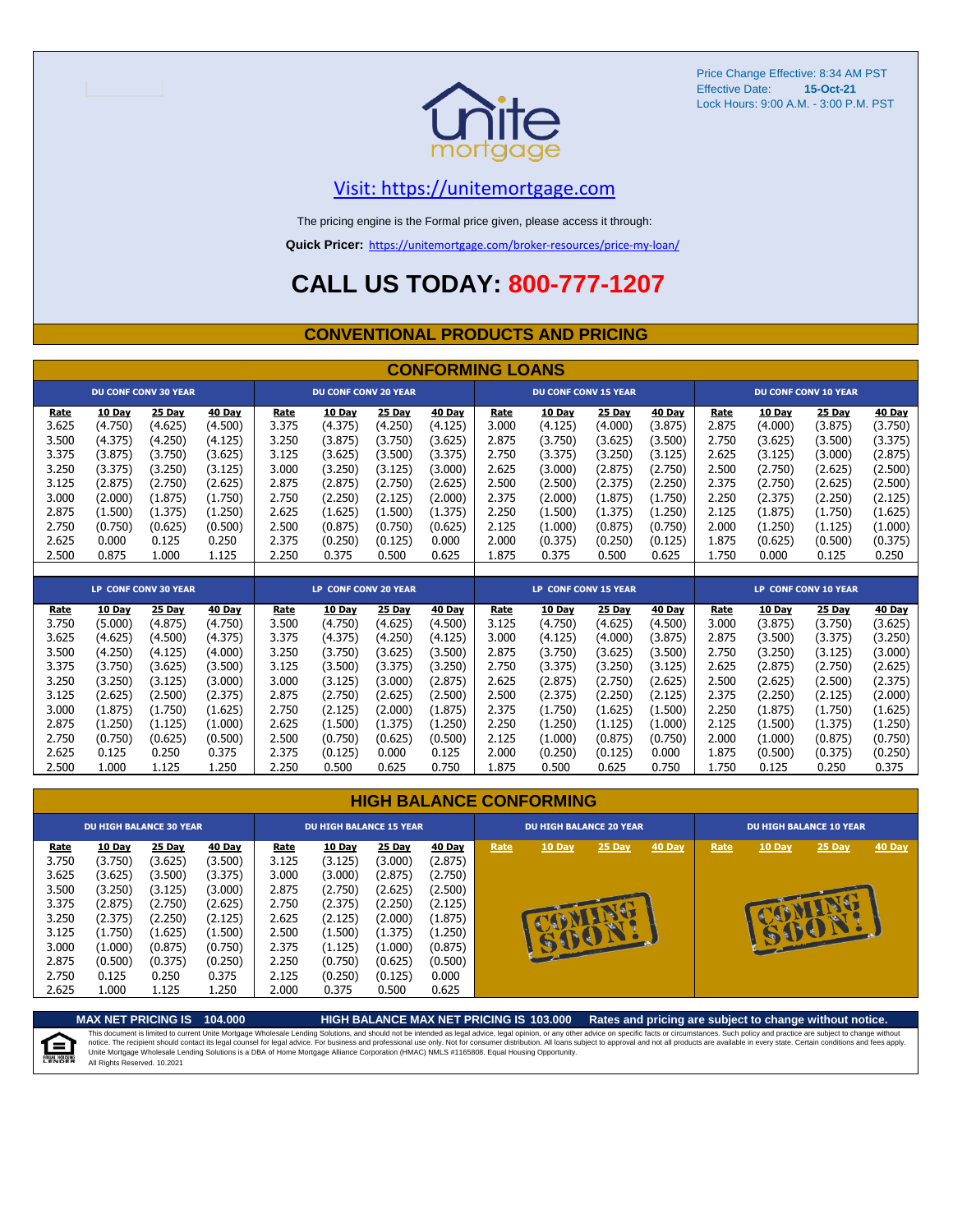

Price Change Effective: 8:34 AM PST Effective Date: **15-Oct-21** Lock Hours: 9:00 A.M. - 3:00 P.M. PST

#### [V](https://unitemortgage.com/)isit: https://unitemortgage.com

The pricing engine is the Formal price given, please access it through:

**Quick Pricer:** [https://un](https://unitemortgage.com/broker-resources/price-my-loan/)itemortgage.com/broker-resources/price-my-loan/

## **CALL US TODAY: 800-777-1207**

|             | <b>HOME AFFORDABLE PRODUCTS</b> |                             |         |             |                                          |         |         |             |                                 |         |         |                                       |              |              |        |
|-------------|---------------------------------|-----------------------------|---------|-------------|------------------------------------------|---------|---------|-------------|---------------------------------|---------|---------|---------------------------------------|--------------|--------------|--------|
|             |                                 | <b>DU HOMEREADY 30 YEAR</b> |         |             | <b>DU HOMEREADY HIGH BALANCE 30 YEAR</b> |         |         |             | <b>LP HOME POSSIBLE 30 YEAR</b> |         |         | LP HOME POSSIBLE HIGH BALANCE 30 YEAR |              |              |        |
| <u>Rate</u> | 10 Day                          | 25 Day                      | 40 Day  | <u>Rate</u> | <b>10 Day</b>                            | 25 Day  | 40 Day  | <u>Rate</u> | <b>10 Day</b>                   | 25 Day  | 40 Day  | Rate                                  | 10 Day       | 25 Day       | 40 Day |
| 3.625       | (4.375)                         | (4.250)                     | (4.125) | 3.750       | (3.500)                                  | (3.375) | (3.250) | 3.625       | (4.500)                         | (4.375) | (4.250) |                                       |              |              |        |
| 3.500       | (4.000)                         | (3.875)                     | (3.750) | 3.625       | (3.875)                                  | (3.750) | (3.625) | 3.500       | (4.125)                         | (4.000) | (3.875) |                                       |              |              |        |
| 3.375       | (3.500)                         | (3.375)                     | (3.250) | 3.500       | (3.500)                                  | (3.375) | (3.250) | 3.375       | (3.750)                         | (3.625) | (3.500) |                                       |              |              |        |
| 3.250       | (3.000)                         | (2.875)                     | (2.750) | 3.375       | (3.000)                                  | (2.875) | (2.750) | 3.250       | (3.125)                         | (3.000) | (2.875) |                                       |              |              |        |
| 3.125       | (2.375)                         | (2.250)                     | (2.125) | 3.250       | (2.375)                                  | (2.250) | (2.125) | 3.125       | (2.500)                         | (2.375) | (2.250) |                                       |              |              |        |
| 3.000       | (1.750)                         | (1.625)                     | (1.500) | 3.125       | (1.750)                                  | (1.625) | (1.500) | 3.000       | (1.875)                         | (1.750) | (1.625) |                                       | $\mathbf{F}$ | $\mathbf{P}$ |        |
| 2.875       | (1.125)                         | (1.000)                     | (0.875) | 3.000       | (1.250)                                  | (1.125) | (1.000) | 2.875       | (1.125)                         | (1.000) | (0.875) |                                       |              |              |        |
| 2.750       | (0.500)                         | (0.375)                     | (0.250) | 2.875       | (0.625)                                  | (0.500) | (0.375) | 2.750       | (0.500)                         | (0.375) | (0.250) |                                       |              |              |        |
| 2.625       | 0.250                           | 0.375                       | 0.500   | 2.750       | 0.000                                    | 0.125   | 0.250   | 2.625       | 0.250                           | 0.375   | 0.500   |                                       |              |              |        |
| 2.500       | 1.125                           | 1.250                       | 1.375   | 2.625       | 0.875                                    | 1.000   | 1.125   | 2.500       | 1.125                           | 1.250   | 1.375   |                                       |              |              |        |

| <b>HOME READY AND HOMEPOSSIBLE CAP LIMITS</b>      |      |      |       |      |      |       |       |                                                                                             |               |  |  |
|----------------------------------------------------|------|------|-------|------|------|-------|-------|---------------------------------------------------------------------------------------------|---------------|--|--|
|                                                    |      |      |       |      |      |       |       | LTV $\leq$ =60 60.01 - 65 65.01 - 70 70.01 - 75 75.01 - 80 80.01 - 85 85.01 - 90 90.01 - 95 | $95.01 - 971$ |  |  |
| HomeReady/Home Possible FICO >=680 Adjustment Caps | .500 | .500 | 1.500 | .500 | .500 | 0.000 | 0.000 | 0.000                                                                                       | 0.000         |  |  |
| HomeReady/Home Possible FICO <680 Adjustment Caps  | .500 | .500 | 1.500 | .500 | .500 | .500  | .500  | .500                                                                                        | 1.500         |  |  |

MAX NET PRICING IS 103.000 Rates and pricing are subject to change without notice.<br>This document is limited to current Unite Mortgage Wholesale Lending Solutions, and should not be intended as legal advice, legal opinion,

All Rights Reserved. 10.2021

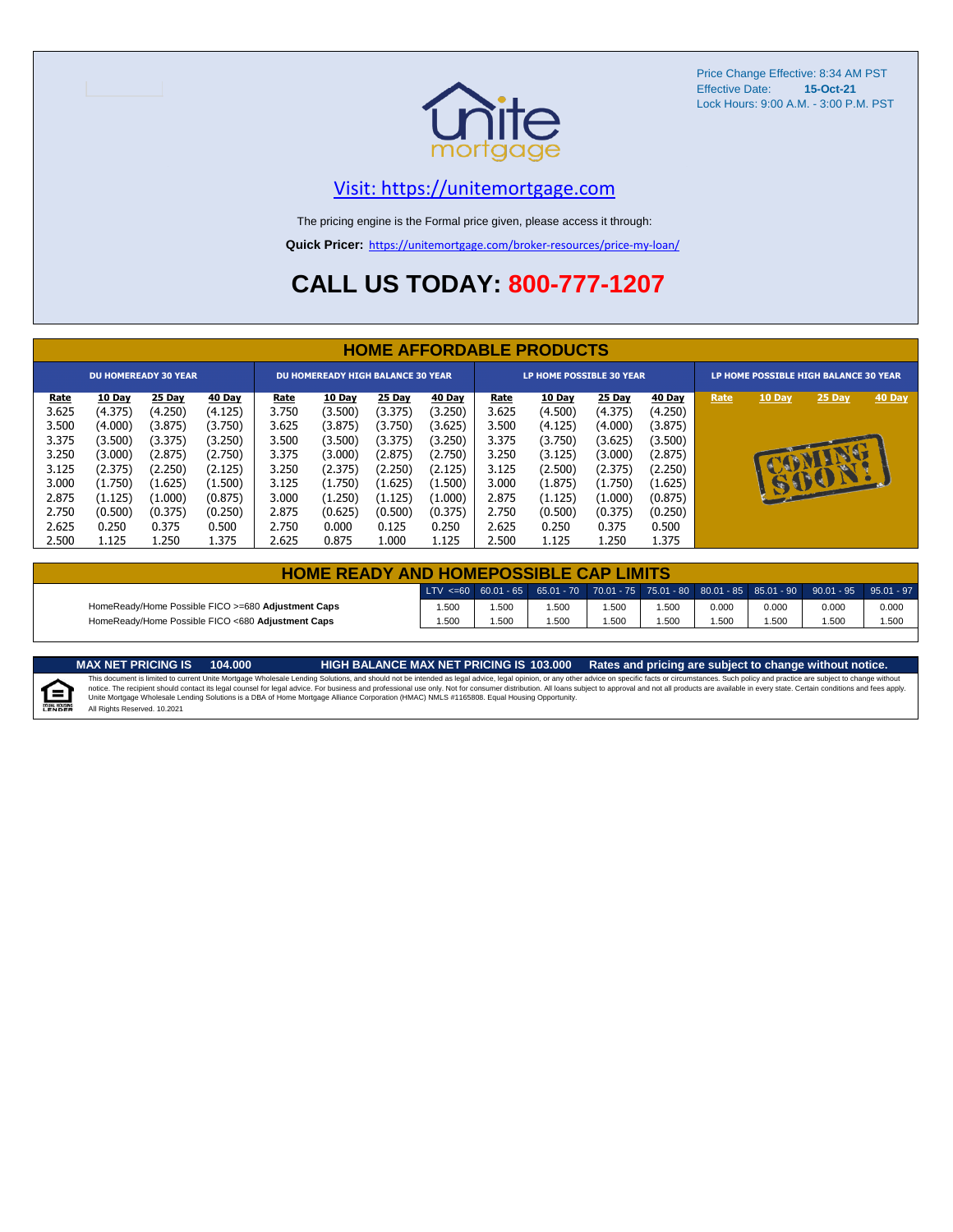

Price Change Effective: 8:34 AM PST Effective Date: **15-Oct-21** Lock Hours: 9:00 A.M. - 3:00 P.M. PST

#### [V](https://unitemortgage.com/)isit: https://unitemortgage.com

The pricing engine is the Formal price given, please access it through:

**Quick Pricer:** [https://un](https://unitemortgage.com/broker-resources/price-my-loan/)itemortgage.com/broker-resources/price-my-loan/

## **CALL US TODAY: 800-777-1207**

|                                                                                | <b>CONVENTIONAL PRICING ADJUSTMENTS</b>                                                |                                   |                                                   |              |              |              |                    |              |                                                                                      |              |
|--------------------------------------------------------------------------------|----------------------------------------------------------------------------------------|-----------------------------------|---------------------------------------------------|--------------|--------------|--------------|--------------------|--------------|--------------------------------------------------------------------------------------|--------------|
| Credit Score / LTV                                                             | Loan Terms > 15 years                                                                  | $LTV \le 60$                      | $60.01 - 70$                                      | $70.01 - 75$ | $75.01 - 80$ | $80.01 - 85$ | $85.01 - 90$       | $90.01 - 95$ | $95.01 - 97$                                                                         | >97.00%      |
| $740+$                                                                         |                                                                                        | 0.000                             | 0.250                                             | 0.250        | 0.500        | 0.250        | 0.250              | 0.250        | 0.750                                                                                | 0.750        |
| 720 - 739                                                                      |                                                                                        | 0.000                             | 0.250                                             | 0.500        | 0.750        | 0.500        | 0.500              | 0.500        | 1.000                                                                                | 1.000        |
| 700 - 719                                                                      |                                                                                        | 0.000                             | 0.500                                             | 1.000        | 1.250        | 1.000        | 1.000              | 1.000        | 1.500                                                                                | 1.500        |
| 680 - 699                                                                      |                                                                                        | 0.000                             | 0.500                                             | 1.250        | 1.750        | 1.500        | 1.250              | 1.250        | 1.500                                                                                | 1.500        |
| 660 - 679                                                                      |                                                                                        | 0.000                             | 1.000                                             | 2.250        | 2.750        | 2.750        | 2.250              | 2.250        | 2.250                                                                                | 2.250        |
| 640 - 659                                                                      |                                                                                        | 0.500                             | 1.250                                             | 2.750        | 3.000        | 3.250        | 2.750              | 2.750        | 2.750                                                                                | 2.750        |
| 620-639                                                                        |                                                                                        | 0.500                             | 1.500                                             | 3.000        | 3.000        | 3.250        | 3.250              | 3.250        | 3.500                                                                                | 3.500        |
| Cash Out (Ex. Student Loan Only) All Loan Terms. Cumulative with above adjust. |                                                                                        | $LTV \le 60$                      | $60.01 - 70$                                      | $70.01 - 75$ | $75.01 - 80$ |              |                    |              |                                                                                      |              |
| $740+$                                                                         |                                                                                        | 0.375                             | 0.625                                             | 0.625        | 0.875        |              |                    |              |                                                                                      |              |
| 720 - 739                                                                      |                                                                                        | 0.375                             | 1.000                                             | 1.000        | 1.125        |              |                    |              |                                                                                      |              |
| 700 - 719                                                                      |                                                                                        | 0.375                             | 1.000                                             | 1.000        | 1.125        |              |                    |              |                                                                                      |              |
| 680 - 699                                                                      |                                                                                        | 0.375                             | 1.125                                             | 1.125        | 1.750        |              |                    |              |                                                                                      |              |
| 660 - 679                                                                      |                                                                                        | 0.625                             | 1.125                                             | 1.125        | 1.875        |              |                    |              |                                                                                      |              |
| 640 - 659                                                                      |                                                                                        | 0.625                             | 1.625                                             | 1.625        | 2.625        |              |                    |              |                                                                                      |              |
| 620 - 639                                                                      |                                                                                        | 0.625                             | 1.625                                             | 1.625        | 3.125        |              |                    |              |                                                                                      |              |
| <b>Other Price Adjustments</b><br>All Loan Terms                               | Cumulative with above adjustments                                                      | $LTV \le 60$                      | $60.01 - 65$                                      | $65.01 - 70$ | $70.01 - 75$ | $75.01 - 80$ | $80.01 - 85$       | $85.01 - 90$ | $90.01 - 95$                                                                         | $95.01 - 97$ |
| High Balance Purchase and R/T Refinance                                        |                                                                                        | 0.250                             | 0.250                                             | 0.250        | 0.250        | 0.250        | 0.250              | 0.250        | 0.250                                                                                | <b>NA</b>    |
| High Balance Cash-Out Refinance                                                |                                                                                        | 1.000                             | 1.000                                             | 1.000        | 1.000        | 1.000        | <b>NA</b>          | <b>NA</b>    | <b>NA</b>                                                                            | <b>NA</b>    |
| High Balance ARMs (Adjustment Based on CLTV)                                   |                                                                                        | 0.750                             | 0.750                                             | 0.750        | 0.750        | 1.500        | 1.500              | 1.500        | 1.500                                                                                | <b>NA</b>    |
| <b>ARMs</b>                                                                    |                                                                                        | 0.000                             | 0.000                                             | 0.000        | 0.000        | 0.000        | 0.000              | 0.000        | 0.250                                                                                | NA           |
| HomeReady/Home Possible FICO >=680 Adjustment Caps                             |                                                                                        | 1.500                             | 1.500                                             | 1.500        | 1.500        | 1.500        | 0.000              | 0.000        | 0.000                                                                                | 0.000        |
| HomeReady/Home Possible FICO <680 Adjustment Caps                              |                                                                                        | 1.500                             | 1.500                                             | 1.500        | 1.500        | 1.500        | 1.500              | 1.500        | 1.500                                                                                | 1.500        |
| <b>Investment Properties</b>                                                   |                                                                                        | 4.125                             | 4.125                                             | 4.125        | 4.125        | 5.375        | 6.125              | 6.125        | 6.125                                                                                | 6.125        |
| Second Home                                                                    |                                                                                        | 5.000                             | 5.000                                             | 5.000        | 5.000        | 5.000        | 5.000              | 5.000        | 5.000                                                                                | 5.000        |
| Manufactured home                                                              |                                                                                        | 0.500                             | 0.500                                             | 0.500        | 0.500        | 0.500        | 0.500              | 0.500        | 0.500                                                                                | 0.500        |
| 2-4 Unit Properties (3-4 unit max LTV is 75% (DU) and 80% (LP))                |                                                                                        | 1.000                             | 1.000                                             | 1.000        | 1.000        | 1.000        | 1.000              | <b>NA</b>    | <b>NA</b>                                                                            | <b>NA</b>    |
| Condos - Loan Terms > 15Y (does not apply to Detached building types)          |                                                                                        | 0.000                             | 0.000                                             | 0.000        | 0.000        | 0.750        | 0.750              | 0.750        | 0.750                                                                                | 0.750        |
|                                                                                |                                                                                        |                                   |                                                   |              |              |              |                    |              |                                                                                      |              |
|                                                                                | Escrow Waiver (LTV >80% not available in NM, LTV >90% does not apply to HB Nationwide) | 0.000                             | 0.000                                             | 0.000        | 0.000        | 0.000        | 0.000              | 0.000        | 0.000                                                                                | <b>NA</b>    |
| UW Waiver Fee (ALL LTV) - based on loan size                                   |                                                                                        |                                   |                                                   |              |              |              |                    |              |                                                                                      |              |
|                                                                                |                                                                                        |                                   |                                                   |              |              |              |                    |              |                                                                                      |              |
|                                                                                | <b>ALL SUBORDINATE FINANCING .375%</b>                                                 |                                   |                                                   |              |              |              |                    |              |                                                                                      |              |
| <b>LTV Range</b>                                                               | <b>CLTV Range</b>                                                                      |                                   | Credit Score < 720                                |              |              |              | Credit Score > 720 |              |                                                                                      |              |
| $\leq 65.00\%$                                                                 | 80.01% - 95.00%                                                                        |                                   | 0.500                                             |              |              |              | 0.250              |              |                                                                                      |              |
| 65.01% - 75.00%                                                                | $80.01\% - 95.00\%$                                                                    |                                   | 0.750                                             |              |              |              | 0.500              |              |                                                                                      |              |
| 75.01% - 95.00%                                                                | $90.01\% - 95.00\%$                                                                    |                                   | 1.000                                             |              |              |              | 0.750              |              |                                                                                      |              |
| 75.01% - 90.00%                                                                | 76.01% - 90.00%                                                                        |                                   | 1.000                                             |              |              |              | 0.750              |              |                                                                                      |              |
| $≤ 95.00\%$                                                                    | 95.01% - 97.00%                                                                        |                                   | 1.500                                             |              |              |              | 1.500              |              |                                                                                      |              |
|                                                                                | <b>LOCK EXTENSIONS - RELOCKS - OTHER CHANGES</b>                                       |                                   |                                                   |              |              |              |                    |              |                                                                                      |              |
|                                                                                |                                                                                        |                                   |                                                   |              |              |              |                    |              |                                                                                      |              |
|                                                                                |                                                                                        |                                   | <b>Lock Extensions:</b>                           |              |              |              |                    |              |                                                                                      |              |
| 1-4 days                                                                       | .03 / day                                                                              |                                   |                                                   |              |              |              |                    |              |                                                                                      |              |
| 5 days                                                                         | 0.125                                                                                  |                                   |                                                   |              |              |              |                    |              | 10 Day Lock Expires:                                                                 | 10/25/21     |
| 7 days                                                                         | 0.187                                                                                  |                                   |                                                   |              |              |              |                    |              | 25 Day Lock Expires:                                                                 | 11/09/21     |
| 10 days                                                                        | 0.250                                                                                  |                                   |                                                   |              |              |              |                    |              | 40 Day Lock Expires: 11/24/21                                                        |              |
| 15 days                                                                        | 0.375                                                                                  |                                   |                                                   |              |              |              |                    |              |                                                                                      |              |
| <b>Relocks:</b><br>Worse Case pricing plus additional .250 hit                 | <b>Other Changes:</b>                                                                  |                                   |                                                   |              |              |              |                    |              |                                                                                      |              |
|                                                                                | Loan Program                                                                           |                                   | Worse Case if moving into different delivery type |              |              |              |                    |              |                                                                                      |              |
|                                                                                | Rate Change                                                                            | Not subject to worse case pricing |                                                   |              |              |              |                    |              | Locks expiring on a non business day are<br>good through the following business day. |              |

|                            |                              |         |                                                                                                                                                                                                                                                                                                                                                                                                                                                                                                                                                                                                                | APOR: | $15/20$ YR.: | 2.500% 1 YR CMT:   | 0.120% |
|----------------------------|------------------------------|---------|----------------------------------------------------------------------------------------------------------------------------------------------------------------------------------------------------------------------------------------------------------------------------------------------------------------------------------------------------------------------------------------------------------------------------------------------------------------------------------------------------------------------------------------------------------------------------------------------------------------|-------|--------------|--------------------|--------|
|                            | <b>MAX NET PRICING IS</b>    | 104.000 | Rates and prices are subject to change without notice.                                                                                                                                                                                                                                                                                                                                                                                                                                                                                                                                                         |       | $25/30$ YR.: | 2.960% 1 YR Libor: | 0.360% |
| 1=<br><b>EQUAL HOUSING</b> | All Rights Reserved, 10,2021 |         | This document is limited to current Unite Mortgage Wholesale Lending Solutions, and should not be intended as legal advice, legal opinion, or any other advice on specific facts or circumstances. Such policy and practice ar<br>notice. The recipient should contact its legal counsel for legal advice. For business and professional use only. Not for consumer distribution. All loans subject to approval and not all products are available in every stat<br>Unite Mortgage Wholesale Lending Solutions is a DBA of Home Mortgage Alliance Corporation (HMAC) NMLS #1165808. Equal Housing Opportunity. |       |              |                    |        |